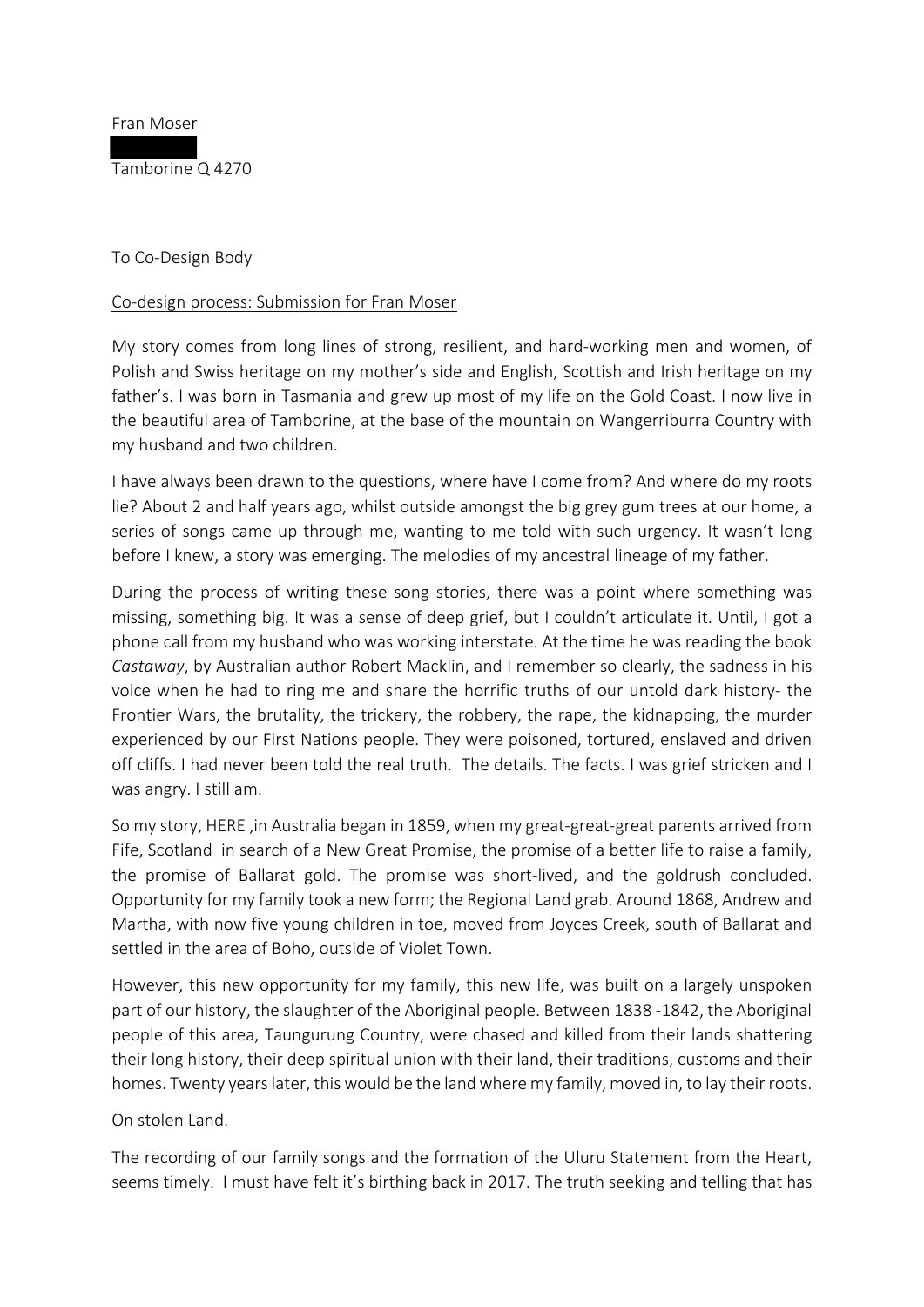and continues to happen within my family and local community, of the untold criminal acts against our First Nations people, is proving to be a process that is of extreme importance, and part of a collective acknowledgment and healing.

The Uluru Statement from the Heart, I believe will be one of the most important pieces of political writing in Australia, that I will see produced in my lifetime. I fully support what has been asked of all Australians in this document. It has been asked with love and respect and I accept the invitation to find the heart of our Nation – together. In line with and in complete support of the Uluru Statement from the Heart, my key points are:

## *Sovereignty*

I want all people who live on this beautiful continent, we call Australia, to acknowledge that First Nations people were the first sovereign nations, with over 65,000 years of living on and connection to this Land. This sovereignty was never surrendered, meaning that it co-exists with the sovereignty of the Crown. This needs to be nationally acknowledged.

## *Treaty*

Australia is the only Commonwealth country without a treaty with its Indigenous peoples. We need this treaty process to think through what healing and reparation means.

# *Truth telling*

The Statement asks for truth telling. I want the full extent of the past injustices experienced by Aboriginal people to be told. To fully name the brutal history that this country was built on – the Frontier Wars that is written down in history books but not spoken of. The truth that the Crown and its Government counterparts' mission wasto nullify Aboriginal culture, to terminate their long history, their deep spiritual union with their lands.

Our country is littered with statues, monuments, plaques and public spaces honouring 'famous' pioneering families and figures involved in extreme acts of violence and murder against Aboriginal communities. There is only one side being told and this is unacceptable.

I want my children to know the truth. My children are taught at school, about the First Fleet, the harsh lives of convicts and white settlers, and so, they should be taught the true events of the brutality of the Frontiers Wars and treatment of First Nations people. Both sides of the story. They deserve the truth. It's part of their history too.

#### *A Voice*

I support the idea of establishing an elected Voice to Parliament with constitutional backing. This governance arrangement at a Federal level would enable expert input and participation from Indigenous people on all policy areas that affect them. They know best how to repair and heal their own communities and work through the challenges facing their people, which were all born out of the actions and effects caused by colonisation. We as a nation are failing to protect our Indigenous communities, it seems the struggles are not improving and instances like the incarceration rate of Indigenous young people is growing. For far too long, decisions